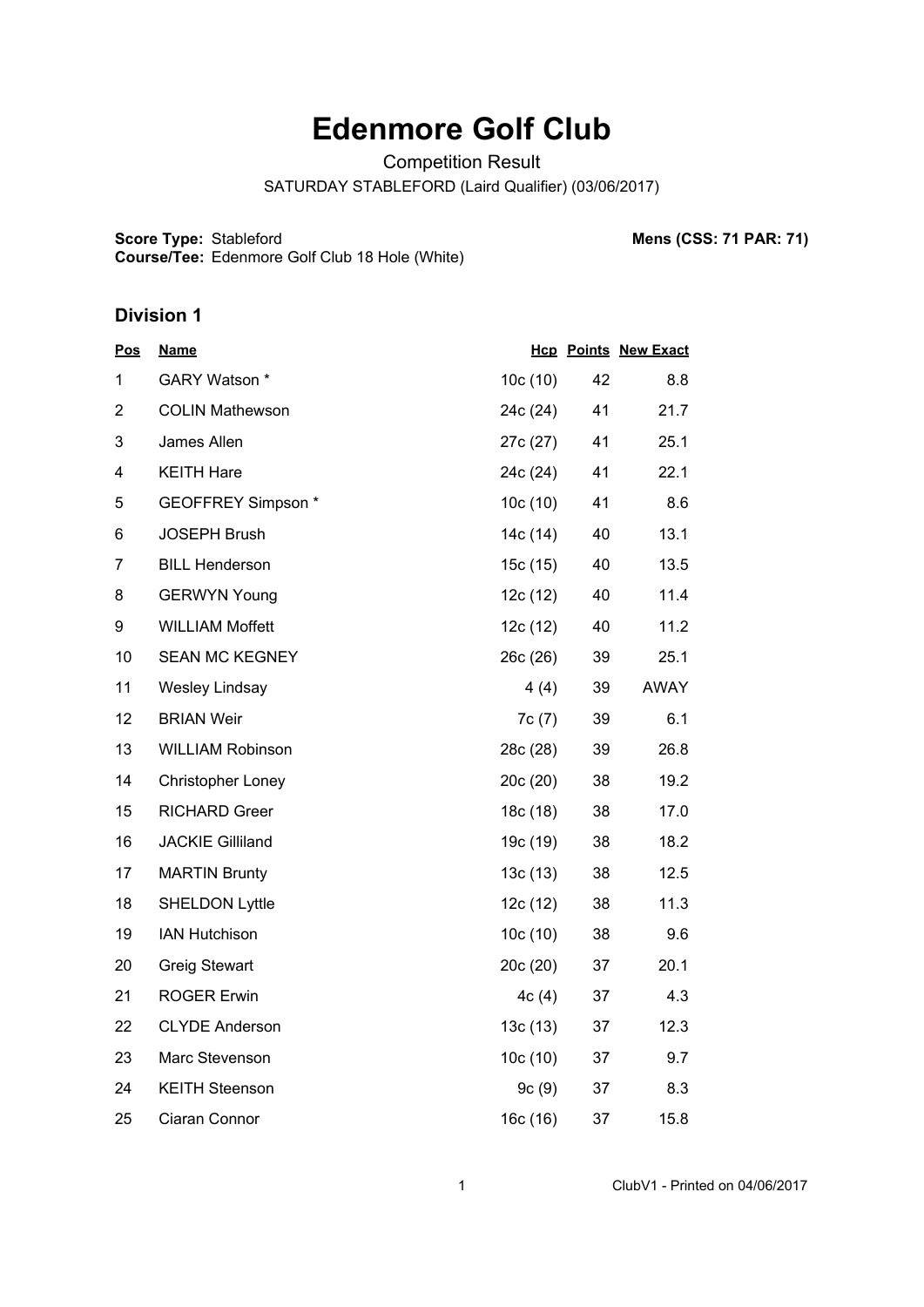| <u>Pos</u> | <b>Name</b>              |          |    | <b>Hcp Points New Exact</b> |
|------------|--------------------------|----------|----|-----------------------------|
| 26         | <b>CATHAL Austin</b>     | 23c(23)  | 37 | 22.2                        |
| 27         | <b>PAUL Fleming</b>      | 15c (15) | 37 | 15.0                        |
| 28         | <b>MARK Clendinning</b>  | 17c (17) | 36 | 16.8                        |
| 29         | <b>STEPHEN Murphy</b>    | 16c(16)  | 36 | 16.1                        |
| 30         | <b>JAMES Scott</b>       | 13c(13)  | 36 | 13.3                        |
| 31         | Paul Gardiner            | 19c (19) | 36 | 18.9                        |
| 32         | <b>CRAIG Mc Veigh</b>    | 18c (18) | 36 | 17.5                        |
| 33         | Karl Teggart             | 4c(4)    | 36 | 4.3                         |
| 34         | <b>ALAN Weir</b>         | 14c (14) | 36 | 13.8                        |
| 35         | <b>PAUL Bradley</b>      | 8c(8)    | 36 | 8.4                         |
| 36         | <b>MARTIN Mc clinton</b> | 19c (19) | 36 | 18.9                        |
| 37         | <b>KEITH CLAYTON</b>     | 26c (26) | 36 | 26.2                        |
| 38         | <b>NATHAN Lamont</b>     | 7c(7)    | 36 | 7.3                         |
| 39         | Michael Chapman          | 16c(16)  | 36 | 16.4                        |
| 40         | PAUL HERRON              | 16c (16) | 36 | 15.6                        |
| 41         | <b>CLIVE Knox</b>        | 11c(11)  | 36 | 10.9                        |
| 42         | <b>PATRICK Agnew</b>     | 6c(6)    | 35 | 5.7                         |
| 43         | DAVID Mc ALEENON         | 1c $(1)$ | 35 | 1.0                         |
| 44         | <b>RICHARD Swain</b>     | 12c(12)  | 35 | 11.7                        |
| 45         | <b>DOMINIC Downey</b>    | 17c (17) | 35 | 17.2                        |
| 46         | <b>BASIL Irwin</b>       | 20c(20)  | 35 | 19.6                        |
| 47         | <b>BRIAN Robinson</b>    | 13c(13)  | 35 | 12.8                        |
| 48         | Denis Burns              | 16c(16)  | 35 | 15.5                        |
| 49         | Roger Moody              | 18c(18)  | 35 | 18.3                        |
| 50         | <b>JOHN Halliday</b>     | 19c (19) | 35 | 18.6                        |
| 51         | Sean Crawford            | 20c (20) | 34 | 20.0                        |
| 52         | <b>GRAHAM Mc ilroy</b>   | 10c(10)  | 34 | 9.9                         |
| 53         | PETER WHITESIDE          | 16c(16)  | 34 | 15.8                        |
| 54         | <b>MICHAEL Currie</b>    | 15c (15) | 34 | 15.4                        |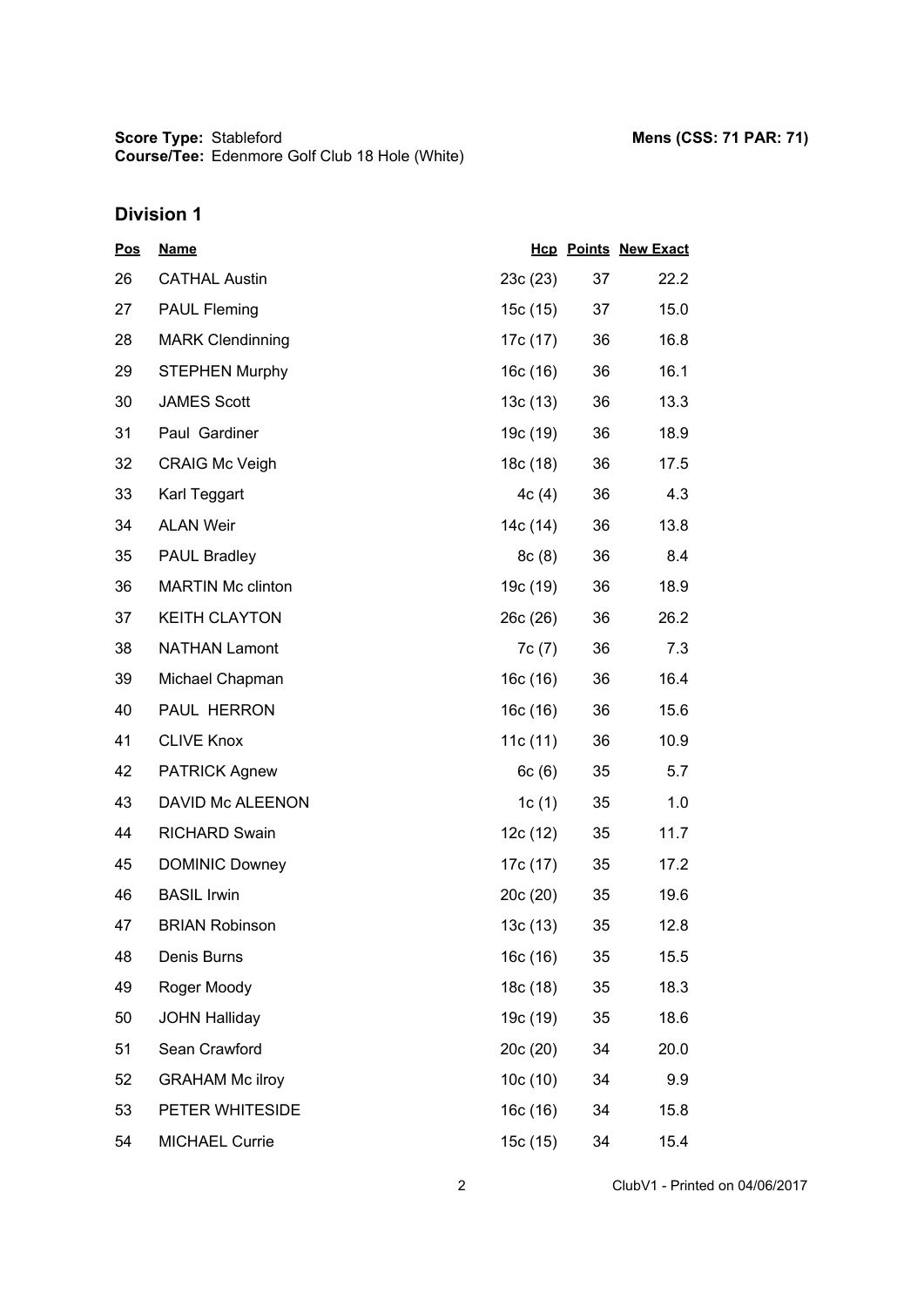| <u>Pos</u> | <b>Name</b>             |          |    | <b>Hcp Points New Exact</b> |
|------------|-------------------------|----------|----|-----------------------------|
| 55         | Jonathan Lendrum        | 23c(23)  | 34 | 23.2                        |
| 56         | <b>PAUL Magill</b>      | 21c (21) | 34 | 20.8                        |
| 57         | <b>KEN Beeton</b>       | 17c (17) | 34 | 16.8                        |
| 58         | <b>WILL Bryans</b>      | 16c(16)  | 34 | 15.6                        |
| 59         | DAVID Mc ewen           | 19c (19) | 34 | 18.5                        |
| 60         | James Beattie           | 20c(20)  | 34 | 20.1                        |
| 61         | <b>Andrew Penny</b>     | 18c (18) | 34 | 18.2                        |
| 62         | <b>STEPHEN Hylands</b>  | 9c(9)    | 34 | 8.5                         |
| 63         | DESMOND Mc carthy       | 27c (27) | 34 | 27.2                        |
| 64         | <b>STEPHEN Cocker</b>   | 16c(16)  | 34 | 15.7                        |
| 65         | <b>WILLIAM Grant</b>    | 13c (13) | 34 | 12.7                        |
| 66         | <b>GLENN Herdman</b>    | 18c (18) | 33 | 18.4                        |
| 67         | <b>RICHARD Wright</b>   | 17c (17) | 33 | 16.8                        |
| 68         | <b>GERARD Delargy</b>   | 23c(23)  | 33 | 23.2                        |
| 69         | <b>WILLIAM WHITE</b>    | 16c (16) | 33 | 15.5                        |
| 70         | Rea Coffey              | 12c(12)  | 32 | 12.3                        |
| 71         | <b>ANDREW Patterson</b> | 11c(11)  | 32 | 11.2                        |
| 72         | <b>BARRY Mc carthy</b>  | 14c (14) | 32 | 13.9                        |
| 73         | PAUL Mc kay             | 14c (14) | 32 | 14.5                        |
| 74         | Ian Hamilton            | 17c (17) | 32 | 16.6                        |
| 75         | PAUL Patterson          | 12c (12) | 32 | 12.5                        |
| 76         | DEAGLAN O'hagan         | 5 $c(5)$ | 32 | 4.8                         |
| 77         | <b>NEIL Lamont</b>      | 13c(13)  | 32 | 12.8                        |
| 78         | ROGER Wilkinson         | 17c (17) | 32 | 17.4                        |
| 79         | FRANK Mc cracken        | 15c (15) | 32 | 15.0                        |
| 80         | <b>JOHN Stanage</b>     | 25c (25) | 32 | 24.5                        |
| 81         | <b>IAN Little</b>       | 11c(11)  | 32 | 11.4                        |
| 82         | PETER Nelson            | 21c(21)  | 32 | 21.0                        |
| 83         | <b>JIM Uprichard</b>    | 9c(9)    | 32 | 8.8                         |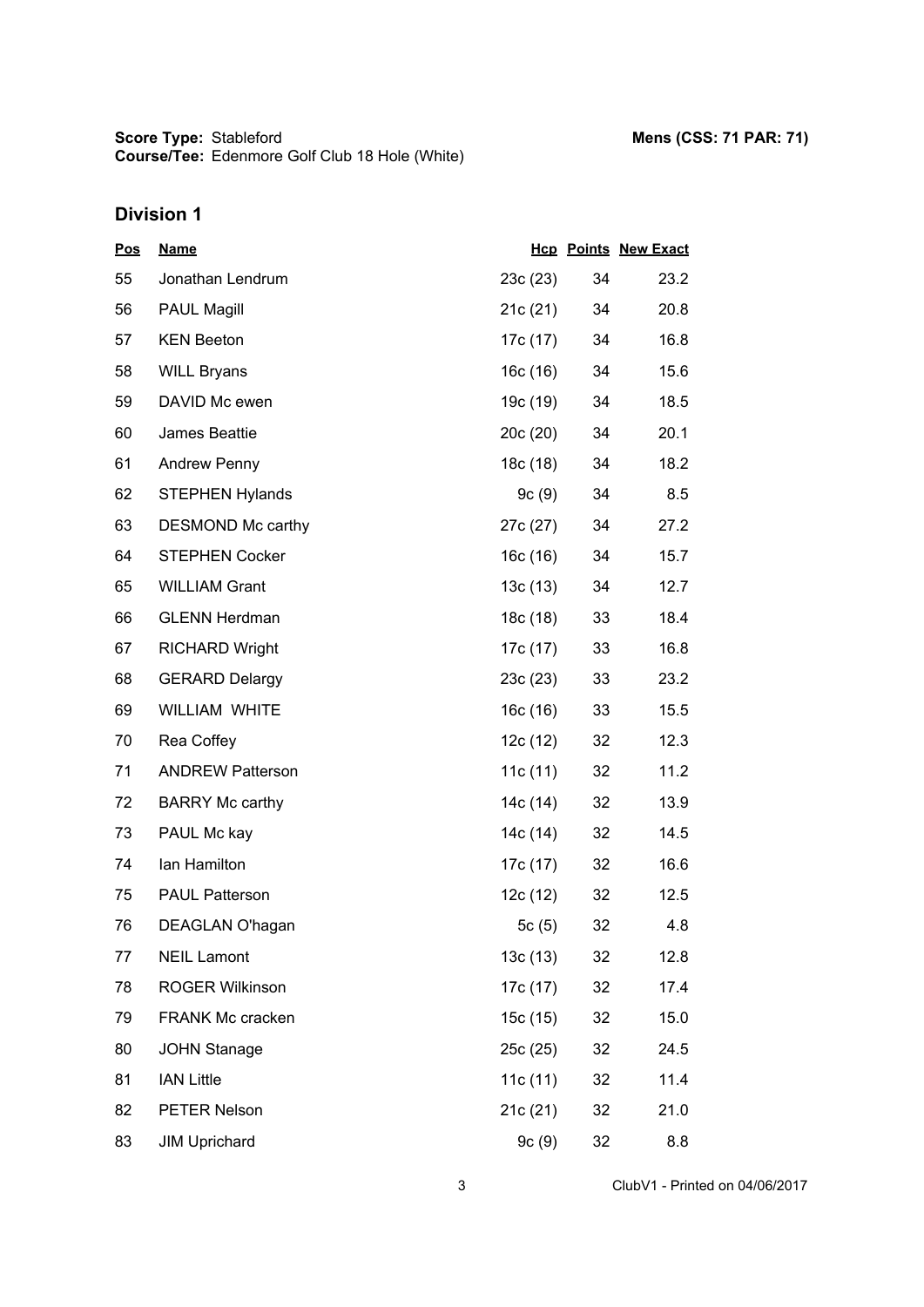| <u>Pos</u> | <b>Name</b>             |          |    | <b>Hcp Points New Exact</b> |
|------------|-------------------------|----------|----|-----------------------------|
| 84         | Mark Wilson             | 18c (18) | 32 | 18.2                        |
| 85         | Jackie Hosick           | 13c(13)  | 31 | 13.3                        |
| 86         | <b>GERRY Mc clory</b>   | 15c(15)  | 31 | 15.4                        |
| 87         | <b>NEIL Mc mullan</b>   | 13c(13)  | 31 | 12.7                        |
| 88         | <b>BRENDAN JAMISON</b>  | 13c(13)  | 31 | 13.4                        |
| 89         | <b>AARON Robinson</b>   | 6c(6)    | 31 | 6.0                         |
| 90         | <b>Adam Beattie</b>     | 9c(9)    | 31 | 8.8                         |
| 91         | DAVID Finlayson         | 2c(2)    | 31 | 2.1                         |
| 92         | <b>Scott Best</b>       | 23c(23)  | 31 | 23.0                        |
| 93         | <b>KENNY Hylands</b>    | 17c (17) | 31 | 17.5                        |
| 94         | <b>DAVID Waterworth</b> | 16c (16) | 31 | 16.5                        |
| 95         | <b>PHILLIP Hughes</b>   | 17c (17) | 31 | 16.6                        |
| 96         | Sean Halls              | 18c (18) | 31 | 18.0                        |
| 97         | PAT Cushnahan           | 20c(20)  | 31 | 20.5                        |
| 98         | <b>DAMIEN Mullan</b>    | 23c(23)  | 31 | 23.2                        |
| 99         | <b>DAVID Dunlop</b>     | 12c(12)  | 30 | 11.6                        |
| 100        | <b>ALAN Boomer</b>      | 13c(13)  | 30 | 13.5                        |
| 101        | PAUL Molloy             | 19c (19) | 30 | 19.2                        |
| 102        | <b>STEPHEN Mc fall</b>  | 8c(8)    | 30 | 8.5                         |
| 103        | <b>STEPHEN Dunlop</b>   | 16c(16)  | 30 | 16.1                        |
| 104        | SAM Mc connell          | 17c (17) | 30 | 16.8                        |
| 105        | <b>PAUL Murray</b>      | 9c(9)    | 30 | 9.2                         |
| 106        | DOMINIQUE Legrand       | 28c (28) | 30 | 28.0                        |
| 107        | <b>JOHN Hart</b>        | 21c(21)  | 30 | 21.1                        |
| 108        | <b>EDWARD Moulds</b>    | 17c (17) | 30 | 16.8                        |
| 109        | <b>ALISTAIR Simpson</b> | 15c (15) | 29 | 14.5                        |
| 110        | <b>STEPHEN Andrews</b>  | 7c(7)    | 29 | 7.4                         |
| 111        | <b>TOM Chapman</b>      | 17c (17) | 29 | 16.7                        |
| 112        | <b>MERVYN Nicholson</b> | 22c (22) | 29 | 21.7                        |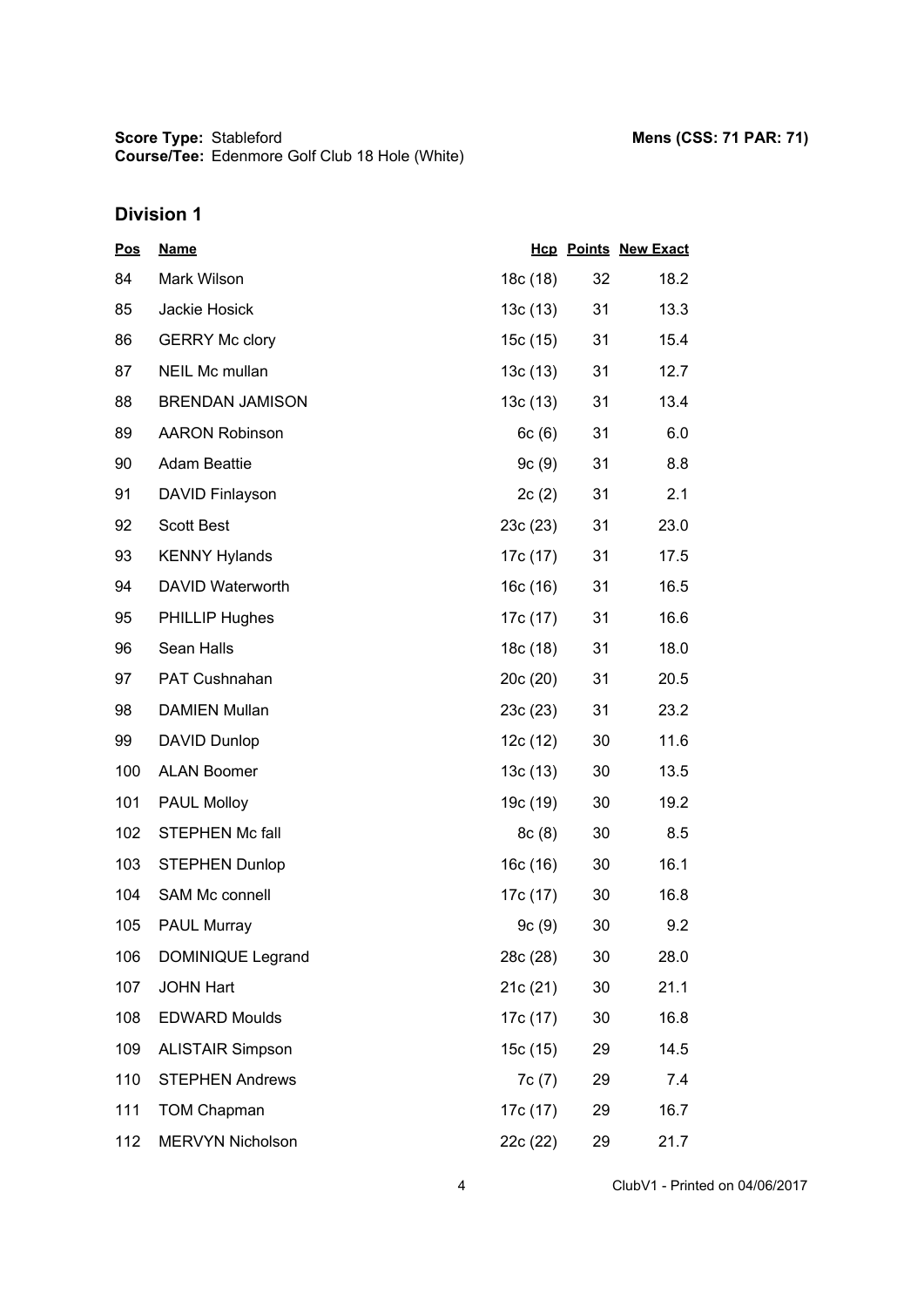| <u>Pos</u> | <b>Name</b>             |            |    | <b>Hcp Points New Exact</b> |
|------------|-------------------------|------------|----|-----------------------------|
| 113        | <b>RYAN Agnew</b>       | 14c (14)   | 29 | 14.3                        |
| 114        | <b>STEPHEN Baxter</b>   | 15c (15)   | 29 | 14.8                        |
| 115        | ROB Mc DOWELL           | 7c(7)      | 29 | 6.9                         |
| 116        | <b>JOHN Brown</b>       | 15c(15)    | 29 | 14.6                        |
| 117        | <b>BARRY Steenson</b>   | 11c $(11)$ | 29 | 10.7                        |
| 118        | <b>ALAN Patterson</b>   | 14c (14)   | 28 | 13.8                        |
| 119        | <b>KEVIN Kelly</b>      | 25c (25)   | 28 | 25.4                        |
| 120        | <b>NEIL Mc KINLEY</b>   | 11c $(11)$ | 28 | 11.4                        |
| 121        | <b>ALAN Irwin</b>       | 24c (24)   | 28 | 23.9                        |
| 122        | <b>PHILLIP Tinsley</b>  | 13c(13)    | 28 | 13.2                        |
| 123        | Luke Hastings           | 23c(23)    | 28 | 23.4                        |
| 124        | <b>WILLIAM Cosgrove</b> | 27c (27)   | 28 | 26.8                        |
| 125        | <b>SEAN Magill</b>      | 17c (17)   | 28 | 17.2                        |
| 126        | <b>BILL Wilkinson</b>   | 20c(20)    | 28 | 19.6                        |
| 127        | <b>IAN Megarry</b>      | 13c(13)    | 28 | 13.0                        |
| 128        | Simon Scott             | 28c (28)   | 27 | 27.7                        |
| 129        | Leslie Woods            | 12c (12)   | 27 | 12.4                        |
| 130        | <b>MARK Rainey</b>      | 20c (20)   | 27 | 20.2                        |
| 131        | <b>SEAN Mc cabe</b>     | 13c(13)    | 27 | 13.5                        |
| 132        | <b>JOHN Truesdale</b>   | 17c (17)   | 27 | 16.8                        |
| 133        | Jonathan Mc gahey       | 16c(16)    | 27 | 16.4                        |
| 134        | <b>TREVOR Mc neill</b>  | 27c (27)   | 27 | 26.6                        |
| 135        | <b>KEITH Robinson</b>   | 16c(16)    | 27 | 15.7                        |
| 136        | NEIL Mc dougall         | 13c(13)    | 27 | 12.7                        |
| 137        | <b>GLEN Mc millan</b>   | 16c(16)    | 27 | 15.7                        |
| 138        | <b>MICHAEL Rooney</b>   | 28c (28)   | 27 | 28.0                        |
| 139        | <b>NIALL Moore</b>      | 10c(10)    | 26 | 9.7                         |
| 140        | Herbie Goode            | 22c (22)   | 26 | 22.4                        |
| 141        | Chris Brown             | 18c (18)   | 26 | 17.6                        |